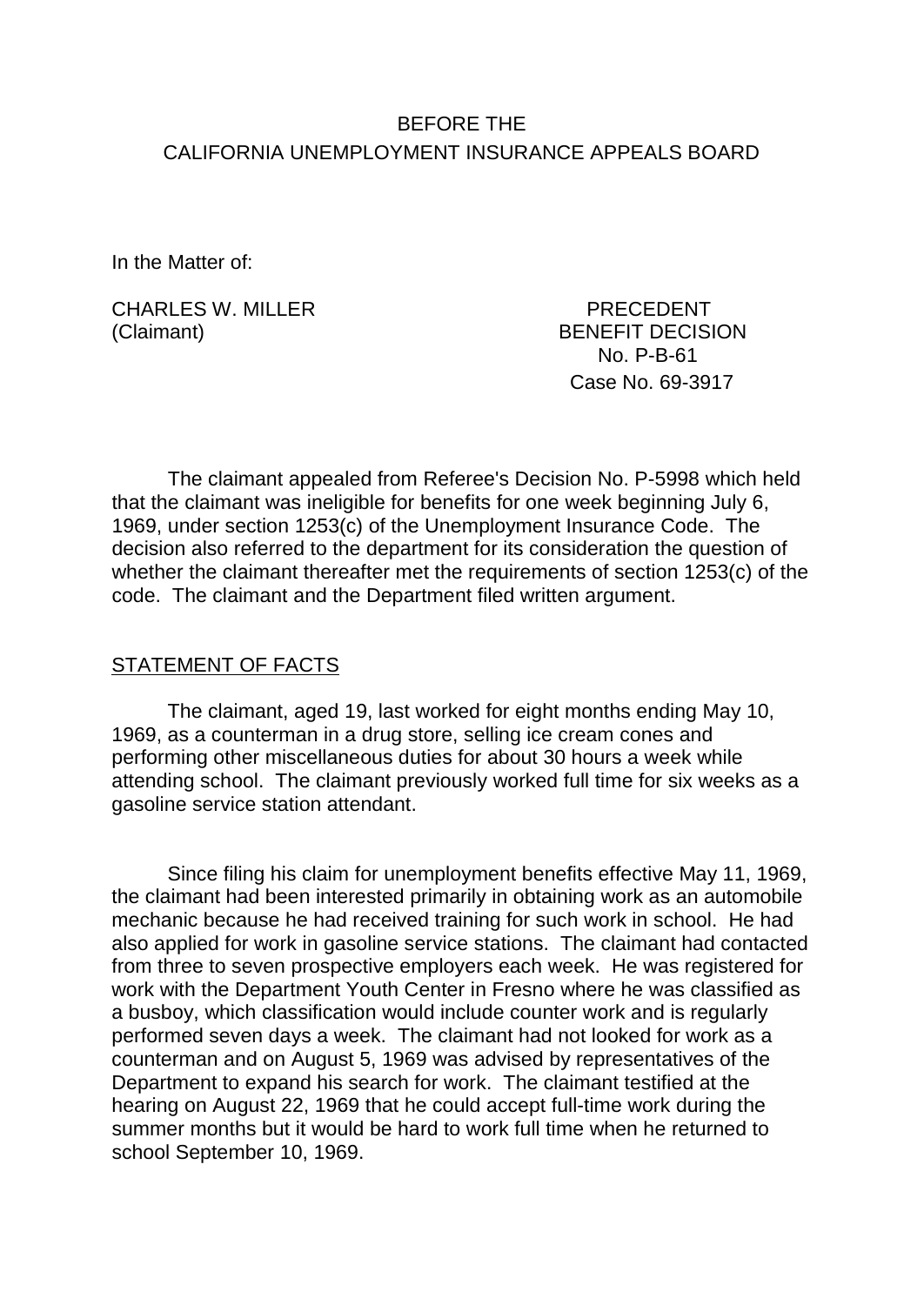On Monday, July *7*, 1969, the claimant spent from approximately 9 a.m. to 4:30 p.m. taking a physical examination in Fresno for the United States Armed Forces. The claimant had not volunteered for duty but was ordered to take the physical examination by his local draft board. Because of a problem with his hearing, the claimant was reclassified 1-Y to be subject to the draft only in time of national emergency.

The Department determined that the claimant was not available for fulltime work during the week beginning July 6, 1969 on the ground that he was busy taking a physical examination on Monday, July *7*, 1969. However, the Department, at the hearing and in its written argument, now contends that the determination was issued in error and that the claimant did meet the availability for work requirements during that week. The position of the Department is that because military service has been recognized as "employment" in some of the decisions of this Appeals Board, the claimant's physical examination for military service should be considered a form of seeking work. The Department also seeks clarification with respect to the question of when military service does or does not constitute employment.

## REASONS FOR DECISION

Section 1253(c) of the Unemployment Insurance Code provides as follows:

"1253. An unemployed individual is eligible to receive unemployment compensation benefits with respect to any week only if the director finds that:

"(c) He was able to work and available for work for that week<sup>"</sup>

In order to meet the eligibility requirements of section 1253(c) of the code, a claimant must be ready, willing and able to accept suitable employment during the days and hours customarily worked in such employment in a labor market where there is a demand for his services. (Appeals Board Decisions Nos. P-B-1, P-B-17, P-B-18, P-B-28, P-B-32 and P-B-53)

In Benefit Decision No. 6581, as in the present case, the claimant was ordered by his local draft board to undergo a physical examination on a regular working day for individuals in the claimant's work classification. In that case we held the claimant met the availability for work requirements of section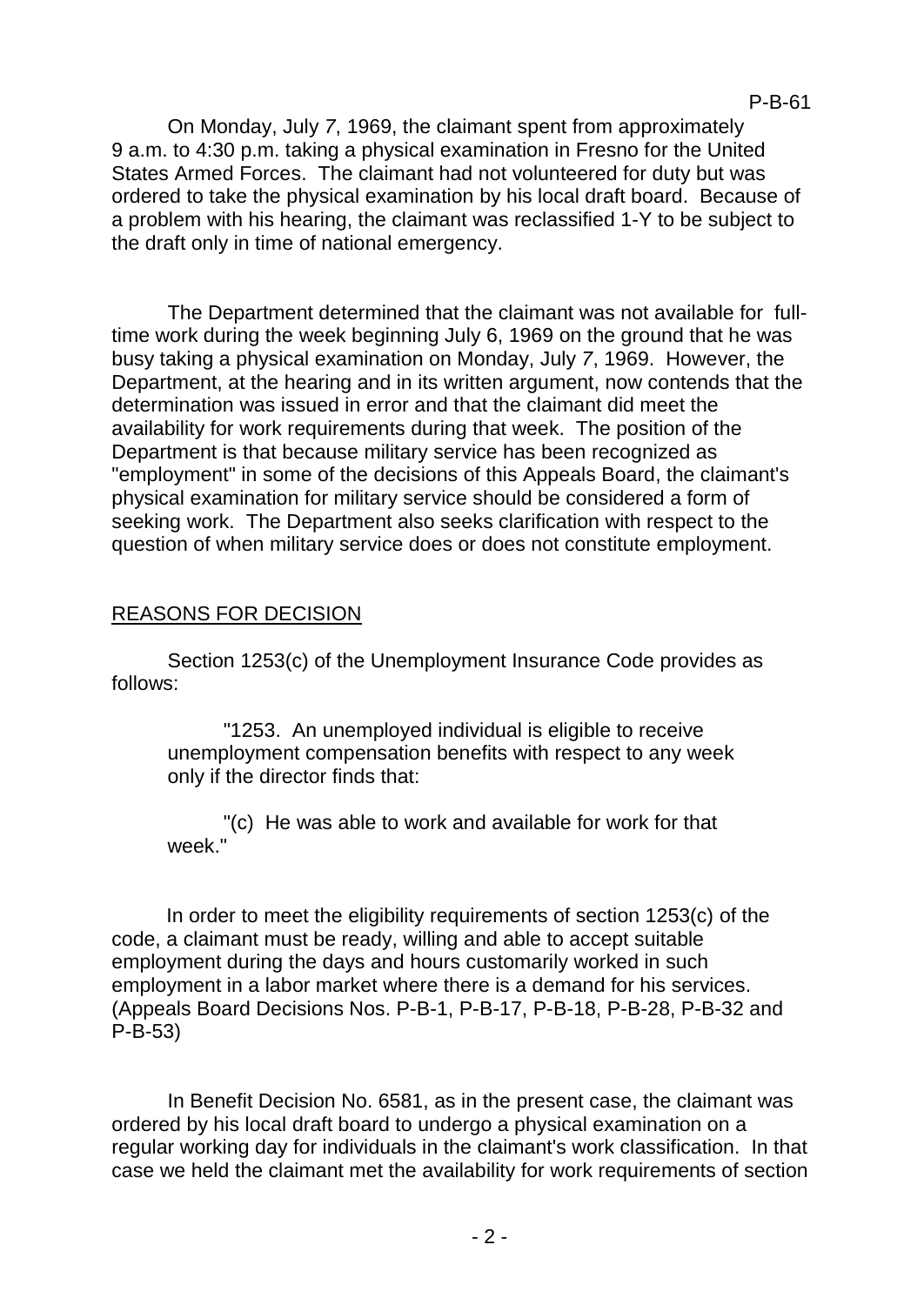1253(c) of the code because the evidence established he did not miss any opportunities for work on the day he took the physical examination. In Appeals Board Decision No. P-B-32 we overruled Benefit Decision No. 6581 and other prior decisions which applied the "lost work opportunity" concept. In disapproving the use of the "lost work opportunity" concept in those prior decisions, it was not our intention to disapprove the conclusions reached therein under section 1253(c) of the code if they are otherwise validly supportable.

In Benefit Decisions Nos. 6547, 6773 and 6793, we recognized that for some purposes under the Unemployment Insurance Code, military service may constitute employment. Since a physical examination is a usual prerequisite to such service, just as it may be for many other types of governmental service and private employment as well, it is our opinion that undergoing such physical examinations does not in and of itself render an individual unavailable for work; rather such activity should be considered as a necessary part of the process of obtaining employment in certain fields similar to taking civil service examinations or typing or other work proficiency examinations.

Therefore, we hold in the present case that the fact that the claimant was occupied in taking a physical examination pursuant to the instruction of his draft board on a regular working day in his fields of usual employment does not render the claimant unavailable for work for that week since the claimant was merely engaged in a necessary activity preliminary to prospective military service. In so holding, we expressly do not decide whether the taking of the physical examination constituted employment or whether, if the claimant had been accepted, his military service would have constituted employment. The facts and legal issues involved in the record before us do not directly present such questions and it is inappropriate for us to consider them in this case.

As set forth in the referee's decision, however, the facts in the record do raise a question with respect to the claimant's availability for work in view of his limited employment history and search for work, as well as his plans to return to school and desire for future part-time work. That question is referred to the Department for its consideration.